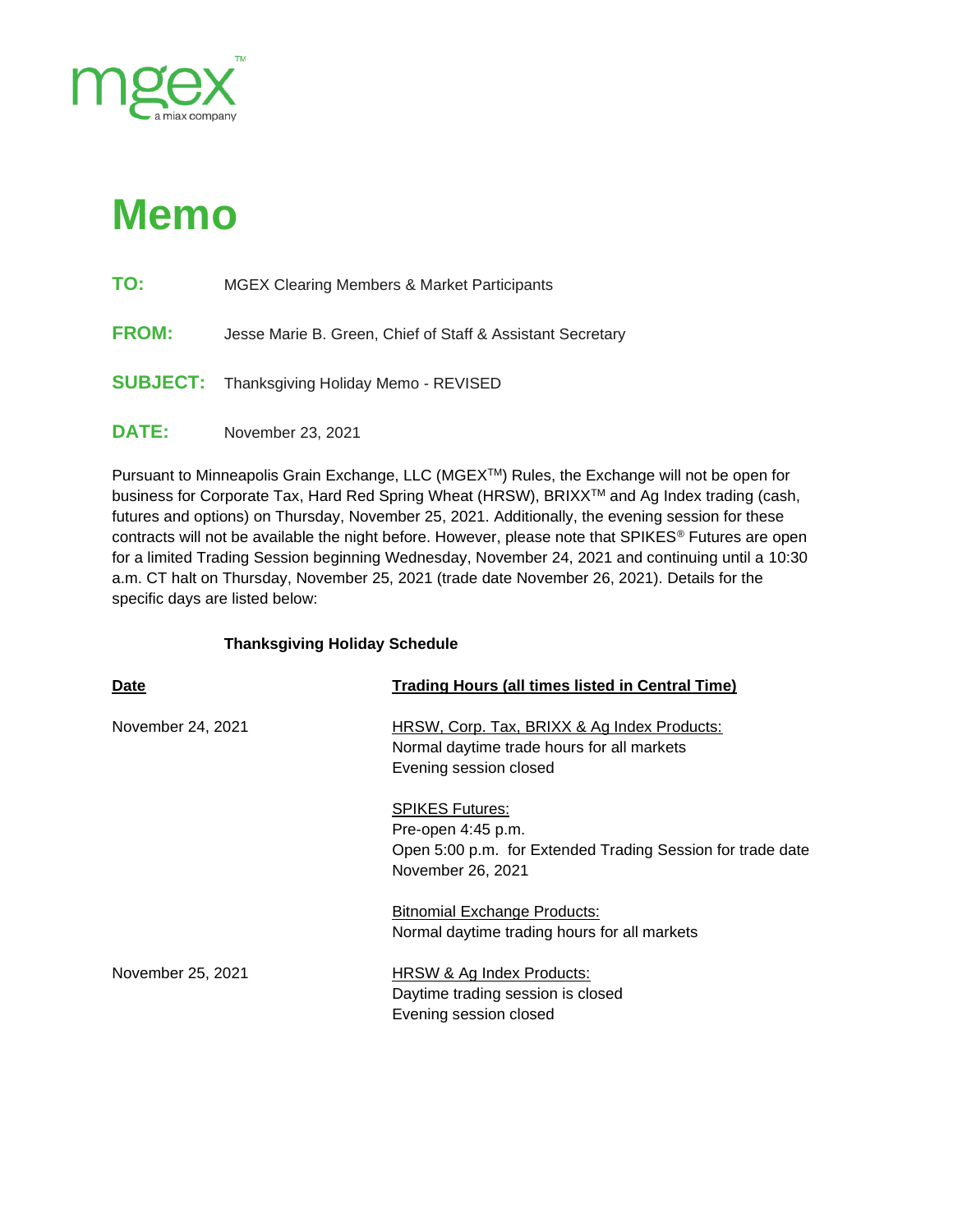Open at 5:00 p.m. for trade date November 26, 2021 SPIKES TAS Pre-open 4:45 p.m. Corporate Tax and BRIXX Futures: Daytime futures trading session is closed Bitnomial Exchange Products: Markets closed Friday, November 26, 2021 HRSW, Corp. Tax, BRIXX & Ag Index Products: Open at 8:30 a.m. HRSW Futures and Options market closes at 12:15 p.m.\* Corporate Tax market closes at 12:00 p.m.\* BRIXX market closes at 12:00 p.m.\* Ag Index Futures and Options market closes at 12:30 p.m.\* \*The official closing period will occur from 11:59:00 a.m. to 11:59:59 a.m. SPIKES Futures: Normal open for daytime trading Futures market closes at 12:15 p.m.\*

SPIKES Futures: Halt at 10:30 a.m. Pre-open at 10:30 a.m.

\*The official closing period for SPIKES will occur from 11:59:00 a.m. to 11:59:59 a.m.

SPIKES TAS: Normal open for daytime trading Futures market closes at 11:58 a.m.

Bitnomial Exchange Products: Markets closed

**MINNEAPOLIS GRAIN EXCHANGE, LLC**

400 South 4<sup>th</sup> Street | 130 Grain Exchange Building | Minneapolis, MN 55415 612-321-7101